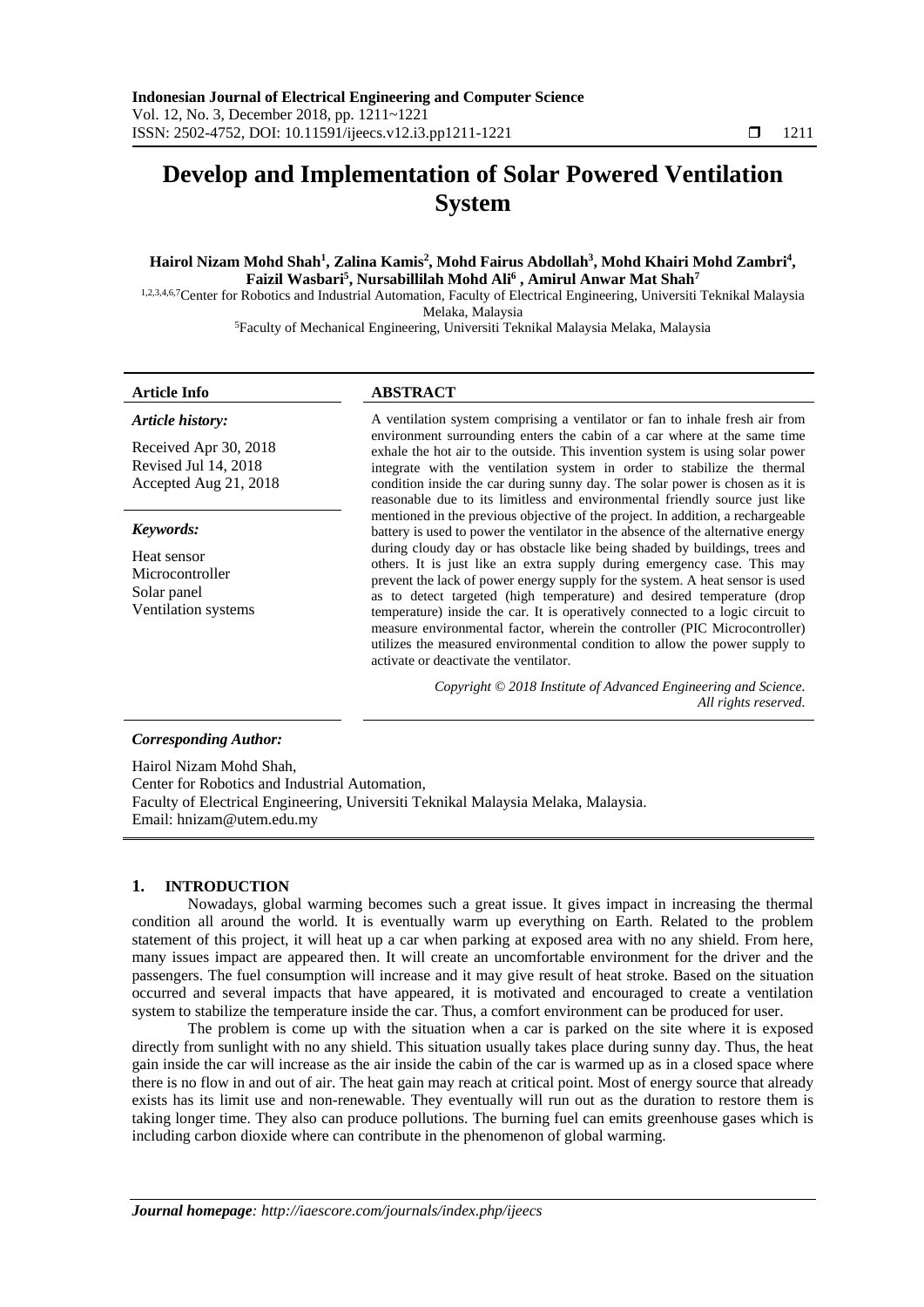Even solar energy is unlimited, but when having some obstacles it may affect its potential. For example, the solar panel needed to be directly exposed to sunlight in converting electricity in maximum rate. If there is cloudy day and shaded as well as shadow may decrease its ability to produce power supply. Most users prefer having something that pleasing them, not as a burden. Even the ventilation is well functioning but need to handle it manually, it will give difficulty to the user. For example, as need to handle it manually, a user may need take more time while to install it. It may affect their time if they are rushing for something.

#### **2. LITERATURE REVIEW**

The sun is an exhaustible source of energy [1] that is situated at the heart of the solar system. It is the most prominent feature in the solar system. It owns 99.8% of the mass of the solar system and is roughly 109 times the diameter of the Earth-about one million Earth could fit inside it. It is a fusion reactor which is burned nearly over four billion years. The Sun produces a vast amount of energy where meet the supply for world's needs in a year. In a day, it can generate a very large amount of energy than our current population would consume in 27 years.

Solar energy is a radiant light and heat that is produced by the sun. As it radiates, an enormous amount of energy is created. The solar energy has been acknowledged as a free, inexhaustible and environment friendly sources. It delivers radiation of solar energy which is received by the Earth and its atmosphere at 3.8 X 1024 J per year that exceeds 8000 times our primary energy supply. This is more than enough energy to meet global demand, even allowing for the conversion, storage and transmission losses required when putting this resources to human use. Thus, it is stated that the solar energy is the principal source of energy in today's technological world [2].

Over the last few decades, solar architecture which used this solar energy has started to become popular again because conservation issues and nowadays, considerable progress has been made in promoting the solar renewable energy. Many people believed that solar energy has contributed and will continue to contribute to the national and global energy utilisation strategies [3]. Solar energy is used in various parts of industrial and commercial sectors such as agricultural, transportation, communication and others. This paper will focus more on its utility in the ventilation system of a car.

Ventilation is a no limit supply and removal of air according to a space. In simpler words, it is the intentional flow in and out of air of a space. It is applied to get rid of unpleasant smell and excessive moisture by allowing air from the outside to fill in, to maintain thermal condition of interior space. Accordance to ASHRAE Handbook [4], ventilation air is the air used to produce acceptable indoor air quality. The ventilation system is divided into three types which are natural ventilation, mechanical ventilation and hybrid ventilation.

During a car parked at exposed area where directly perpendicular towards sunlight, the thermal heat in the interior space of a car is generated will raise the interior space temperature up drastically. The thermal accumulation will cause an uncomfortable environment to the driver or the passengers during the early 10 minutes after entering a prolonged soaked car [5]. The temperature inside the car can easily rise to 60o C and even in fairly cloudy day, it can easily reach 55oC [6]. The equipment inside the car will absorb heat and will make the car compartment hard to be cooled down within a short period of time. In order to reduce the temperature built up during the warm up period, the drivers have to activate the air conditioner at high speed as to ensure the essential cooling process to achieve the desired temperature. The drop of in the interior temperature by running the air conditioner is higher (50%) compared to condition where air conditioner is turned off, reflecting big influence of the air conditioning system (A/C) to obtain good thermal comfort [7]. Thus, it consequently increases the fuel consumption of the car as well as increases the emission of carbon dioxide gases. As to overcome the problem, ventilation system is created as the solution.

# **2.1. Advantages of Solar Energy**

# **a) Environmental Friendly Source**

Solar energy is known as one of ideal energy source that is renewable and non-polluting source. It does not harm the environment by emitting any hazardous or greenhouse gases such as carbon dioxide, sulfur dioxide and nitrogen oxide into the atmosphere. It also does not take part in burning any fuel and produces no emissions. Thus, this will prevent the problems of fuel consumption and the production of radioactive waste.

# **b) Renewable and Infinite Source**

Solar energy is a renewable and totally one hundred percent free source of energy [8]. The radiation of the solar energy is long lasting and continuously as the sun remains exists. Thus, its source is never run out compared to non-renewable sources like oil, coal and natural gas.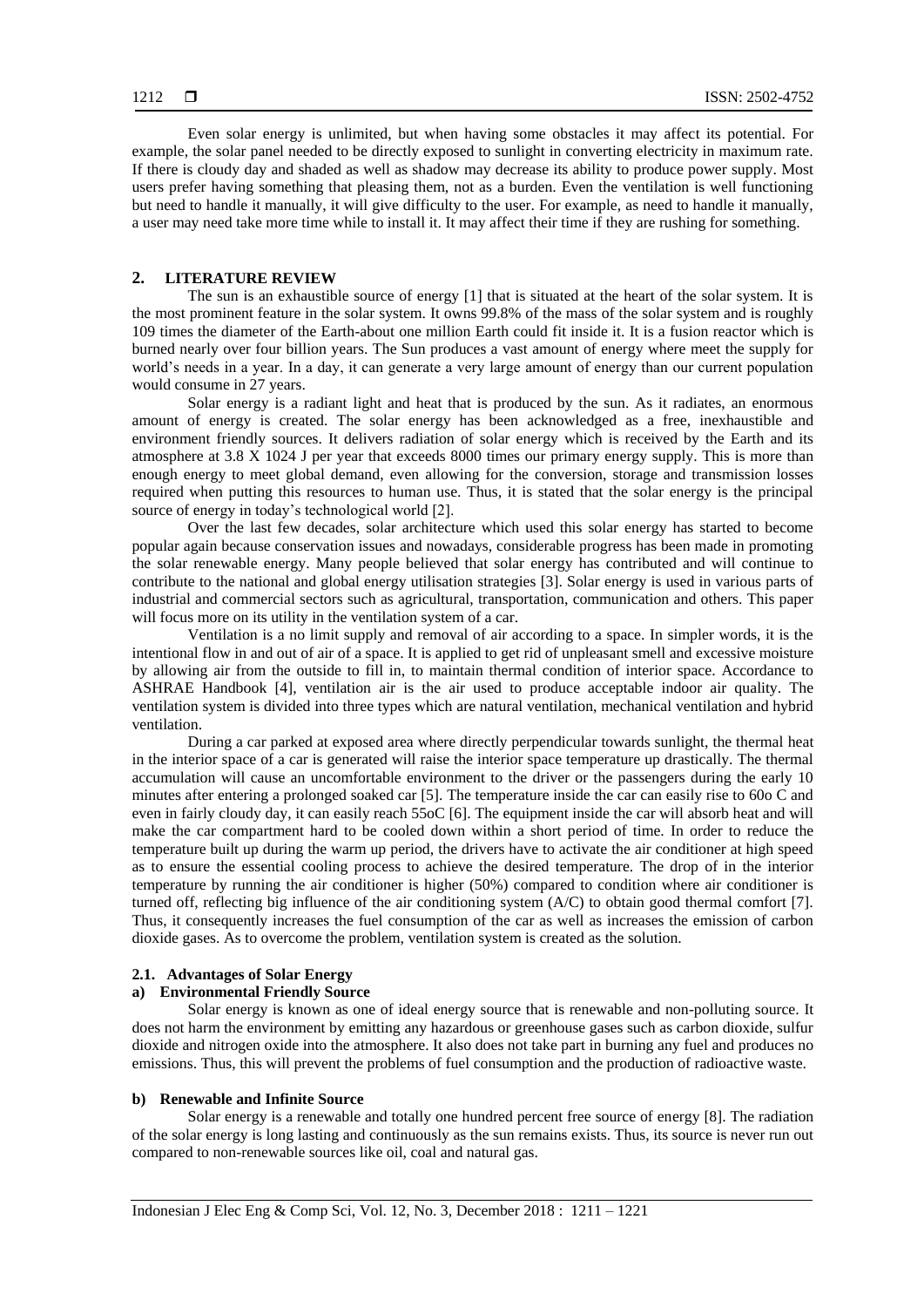1213

#### **c) Saving Eco-Systems and Livelihoods**

Because solar energy does not rely on constantly mining raw materials, it does not result in the destruction of forests and eco-systems that occurs with most fossil fuel operations [8].

#### **d) Easy Implementation**

Solar panel is easy to implement because cords, wires, or power sources are not required at all. Compared to other energy source such as geothermal or wind, they need a power station where they needed to be attached with some stuffs like drilling machines making such a difficult installation then. No new space is required as the solar panel can be placed at available location likes on the top roof.

# **e) Maintenance is Low**

Solar cells that contained in the solar panel are able to run in a long lifetime and exactly require little maintenance only. If there is a requirement in increasing the power source, the solar cells can simply be added. Even the installation of the solar panel at first need such highly cost but it can be recovered in a long term.

# **2.2. Disadvantages of Solar Energy**

# **a) Reliability/Do Not Function at Night**

This is one of the main disadvantages because the production of solar energy is not constant. The sunlight must exist in order to generate electricity. During at night, the sun is covered by overcast skies and storms. Thus, the energy generated by the solar cells cannot be counted on at all times. This means that decentralized energy from solar cells cannot supply what the energy industry called baseline power, which supplies a constant energy need [9].

#### **b) Solar Inefficiency**

This point is another great issue that has been criticized related to the production of solar energy which comparatively inefficient. The percentage of the solar energy that could actually be captured for use as energy was relatively small, only 4% at first and later 11% [10] a number that has continued to grow with technological advances. The solar energy is in small amount that can be converted into electricity. In order to generate electricity at maximum rate, a huge surface area is demanded. However, nowadays many solutions are invented in resolving this inability and evidently it really contribute in the development of its efficiency in recent few years.

## **c) Location**

The location of the solar panel is another consideration need to be included in one of its advantages. It plays major role in the production of electricity power supply. When area meets obstacles like cloudy day, shaded or shadow, it eventually may decrease the production rate of the electricity. Thus, more panels needed to be added to produce enough electricity.

# **3. METHODOLOGY**

Heat sensor is used to sense environmental factor which is targeted and desired temperature that has been set by programming. The flow start when it detects targeted temperature which is >340C inside the car, then the controller receive signal and allow power supply from solar power source or the rechargeable battery to activate the ventilators. If there is no detection on targeted temperature, then the process of activation of the fan is not launched. As the process of the ventilation takes place, the temperature will slightly decreased from time to time. When desired temperature detected at which is <30oC, the sensor will sense it again and eventually the same process occurred where the controller will decide to deactivate the fan. The fan is still ON if no desired temperature is sensed. This flow is automatically controlled and operated continuously. Figure 1 show the flow chart presents the operation of the system.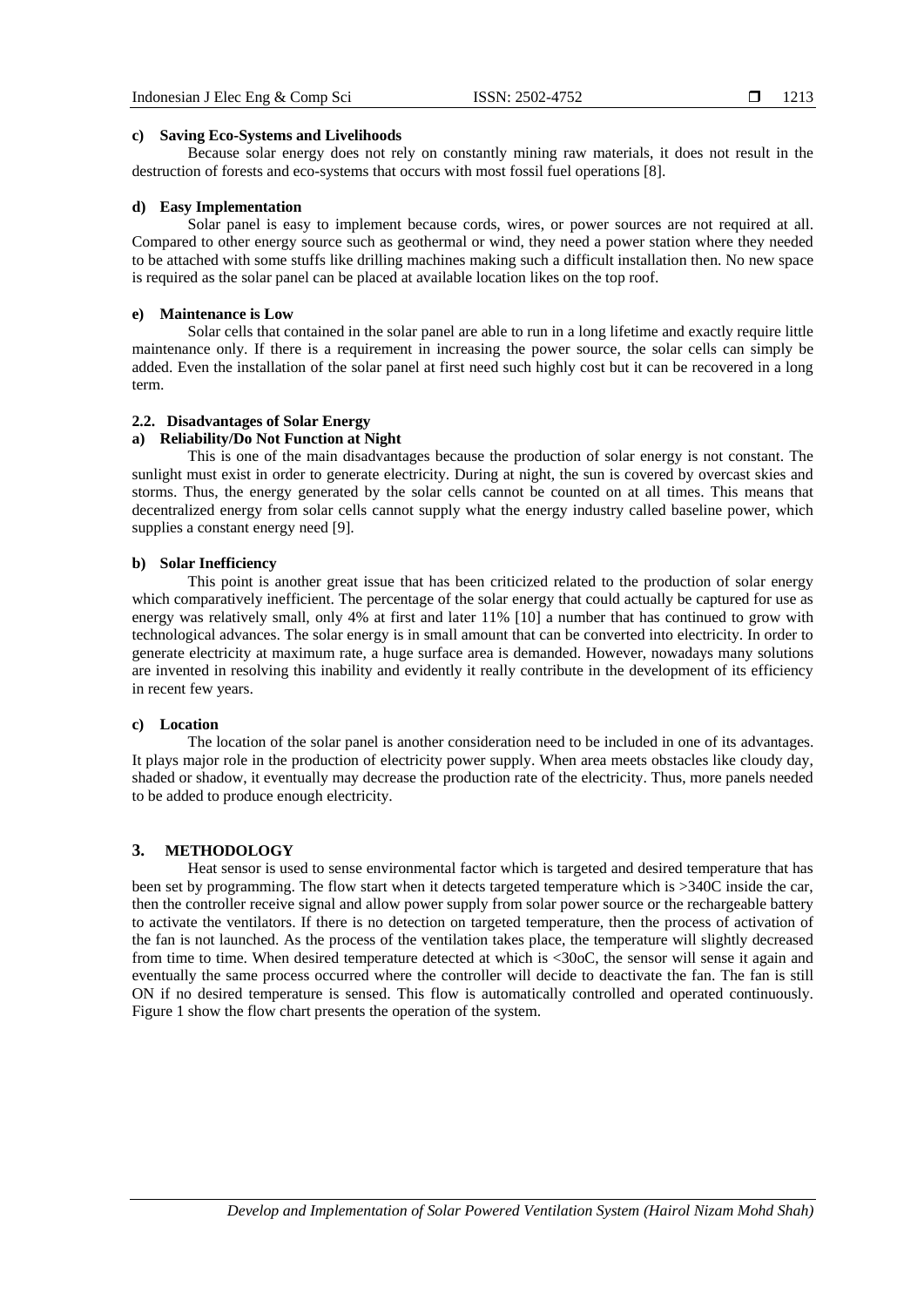

Figure 1. Flow chart the system operation

#### **3.1. Hardware Implementation**

# **3.1.1 Mechanical Part**

#### **a) Ventilators**

This project would not use any material that already been in a car. Therefore, new fan needed to be installed to function as the ventilator for the ventilation system. CPU brushless fan was preferred as the ventilator. The fan was attached into a platform of a casing which was act as the ventilator body. This casing was specially designed to create a medium where it provides a channel for the flow in and out of air can take place. The motor was placed at the centre of the inside of the casing directly near the chamber. Figure 2 show the motor fan that is used in this project. There was a gap between the fan and the chamber in order to avoid collision. The motor fan was hold securely at the platform with some screws. The specification of motor 1 and 2 is show in Table 1 and 2.

This enable the position of the motor fan can be further strengthened. The positive and negative wires from the motor's leg were twisted together as to ensure to prevent those wires from being hit by the fan. The cables then were brought out from the ventilator body via a hole that has been drilled on the casing body. Those cables were connected to the output station of temperature controller board. Two ventilators were used as to increase the efficiency of the system performance as show in Figure 3 and 4. However, both ventilators were having different direction flow of air. One was dragging air into the cabin of the car and the other one was vice versa. Thus, a cycle of flow of air was formed.

Table 1. Specification of motor 1

Motor fan 1:

| Specification | Rating |
|---------------|--------|
| Voltage       | 12V    |
| Current       | 0.135A |
| Power         | 1.62W  |

#### Table 2. Specification of motor 2

Motor fan 2:

| Specification | Rating |  |
|---------------|--------|--|
| Voltage       | 12V    |  |
| Current       | 0.18A  |  |
| Power         | 2.16W  |  |
|               |        |  |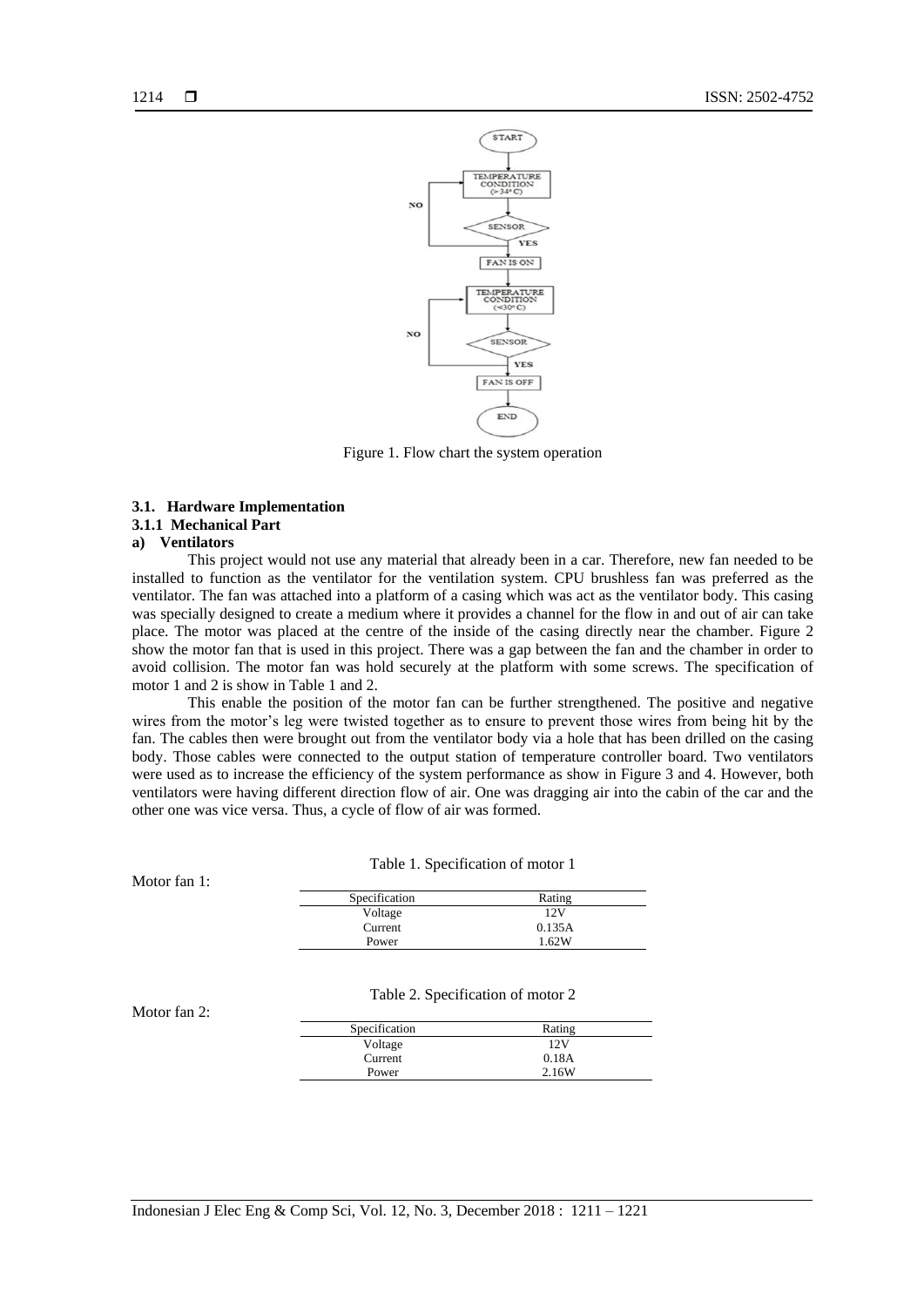



Figure 2. Motor fan Figure 3. Motor implemented on the platform



Figure 4. Ventilators (after motor fan implemented)

# **3.1.2 Electrical Part**

# **a) Solar Panel**

Solar panel was selected as the main supply energy for the system. When radiation of sunlight reaches the panel, the particles of the sunlight or called photon then converted into electrical energy. The process takes place is called photovoltaic effect. As the photon strikes on solar cell, it will trigger electron in the solar cell and cause it moving freely or in excite state. This situation will produce an electric current. The electricity power generated then used as power supply to activate the ventilator or fan.

It is a monocrystalline silicon solar panel as shown in Figure 5. Those solar cells are connected in series. It contains 36 solar cells which produce an open-circuit voltage of about 21.4V, as each cell can provides voltage in between 0.5V to 0.6V. This open-circuit voltage is the voltage where there is no connection between the solar panel to any load. Hence, it produces peak amount of voltage. From this amount of voltage, it is sufficient to charge 12V battery as the extra power supply for the system. Table 3 shows specification on the selected solar panel.

| Table 3. Specification of monocrystalline silicon solar panel |                                                       |  |  |  |
|---------------------------------------------------------------|-------------------------------------------------------|--|--|--|
| Specification                                                 | Rating                                                |  |  |  |
| Rated Maximum Power                                           | 12Wp                                                  |  |  |  |
| Maximum System Voltage                                        | 715V                                                  |  |  |  |
| <b>Rated Voltage</b>                                          | 17.28V                                                |  |  |  |
| Rated Current                                                 | 0.70A                                                 |  |  |  |
| <b>Opened-Circuit Voltage</b>                                 | 21.24V                                                |  |  |  |
| <b>Short-Circuit Current</b>                                  | 0.77A                                                 |  |  |  |
| <b>Test Condition</b>                                         | AM1.5, Ec=1000W/M <sup>2</sup> , Tc=25 <sup>0</sup> C |  |  |  |
| Dimension                                                     | $380$ mm $\times$ 305mm                               |  |  |  |

# 1215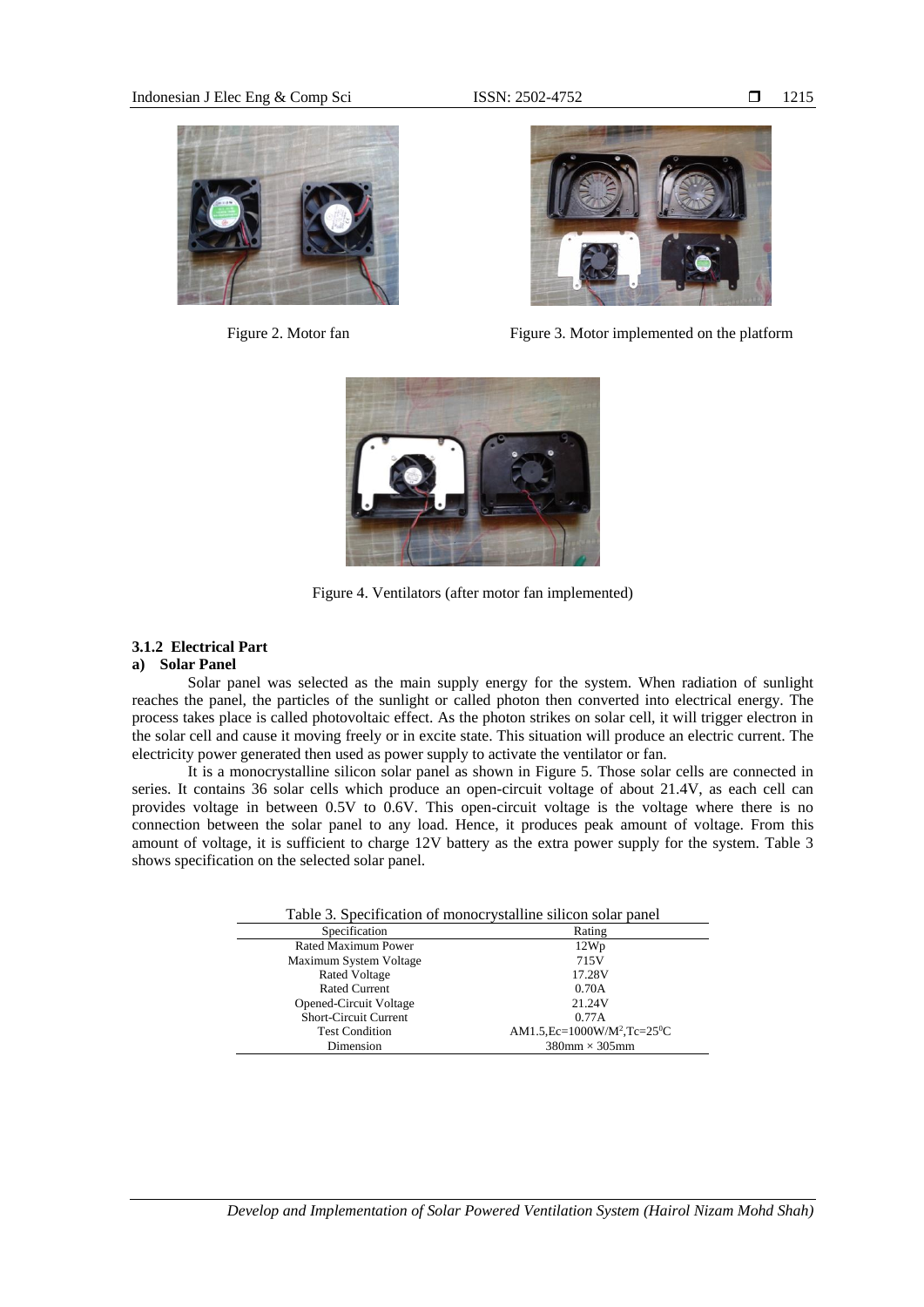

Figure 5. Monocrystalline silicon solar panel

# **b) Installation of Ventilators**

The ventilators were designed to be placed on the top edge of both side open window of the tested car. There was air gap as the installation was done because the windows were not fully closed due to ventilator body. After taking safety consideration as prioritized, rubber strips were fitted along the top edge of the windows to fill the gap between the top edge of the window and the door frame. The strips were fitted loosely into the main unit by pushing them up into the grooves on either side of the ventilator body. Figure 6 show the top view of the position solar panel and ventilators.



Figure 6. Top view - Position of solar panel and ventilators

The windows were kept open about several centimetres and the ventilator body was positioned on a suitable flat part of the window. Finally the strips were fitted along the top edge of the window. This can viewed in the Figure 7. The whole ventilator was placed on the top of the window. Then, the window was closed in such a way that the ventilator can be securely held in place between the window and the door frame.



Figure 7. Location of the ventilator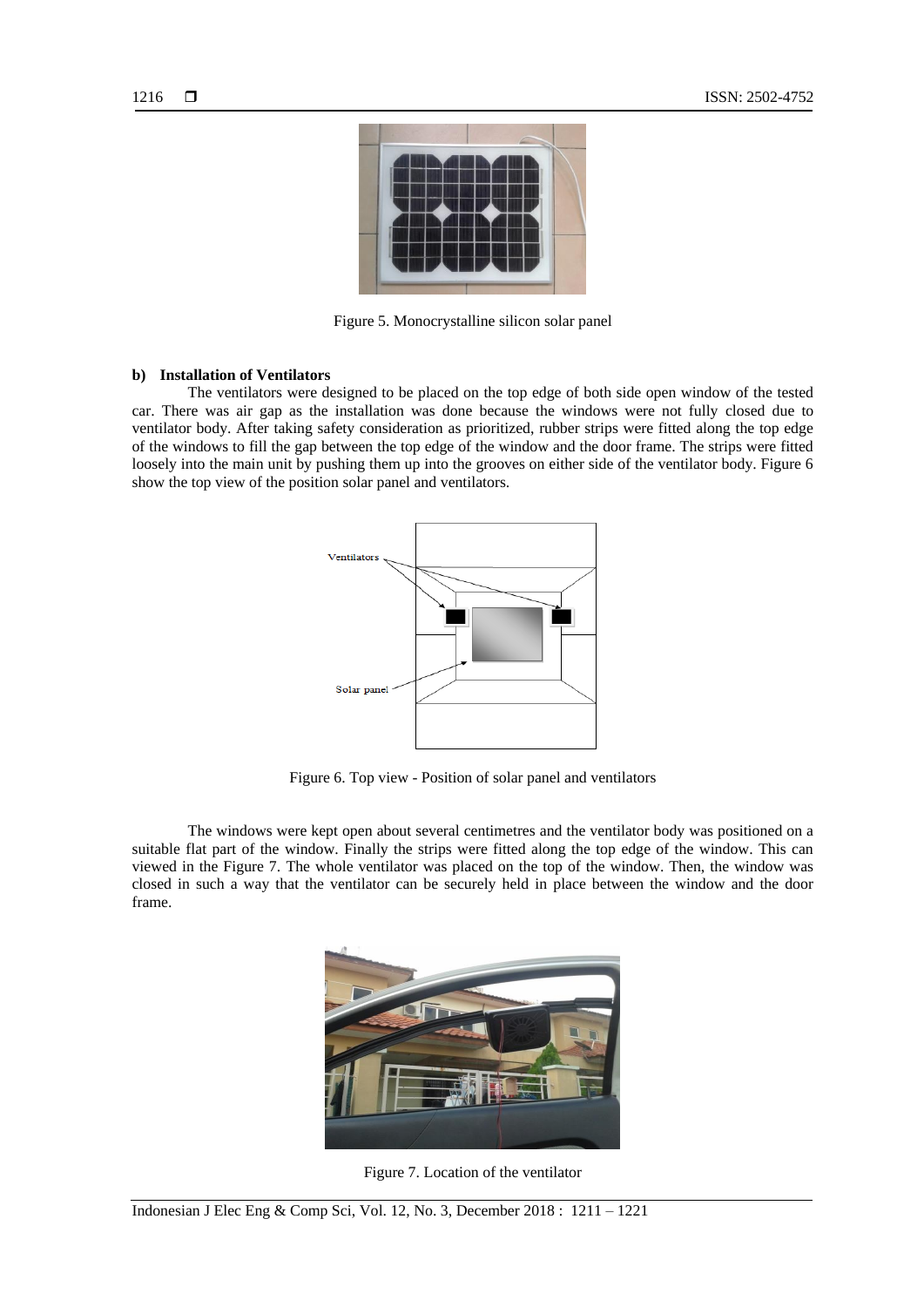# **c) Location of Solar Panel**

According to one of the objectives in the previous page, location of the solar panel was emphasized. It was one of the factors that should be prioritized as it affects the production of amount of power supply generated. In order the system to function effectively in smooth way, it should need enough or as much of maximum power supply as it can. Thus, the position of the solar panel is crucial to be properly placed and aligned to get most efficiency out of it. Some consideration should be included in deciding the best or suitable location for the solar panel. Here were some of the considerations that were highlighted as shown below:

# **d) Shade and Shadow**

It is stated that intensity of radiation of sunlight affect the collection of electricity power supply produced. As the intensity is decrease, then the production of power supply is also decreased. When obstacles like shade and shadow comes up, the solar panel is blocked and no radiation of sunlight will reach it. The production of power supply is being interrupted then.

# **e) Angle of Inclination**

Different angle of inclination will provide different amount of radiation of sunlight. To reach high intensity of sunlight, the solar panel supposedly to be directly proportional to sunlight. [Maximum amount of sunlight = angle of inclination  $(90o)$  towards sunlight]

#### **f) Movement of Sun**

The Sun appears to rise in the East and it sets in the West. Different place has different intensity of sunlight. For a country located far away from the highway of the Sun, the intensity of the sunlight is slightly low and vice versa. Luckily, Malaysia is located in the Sun belt of the Earth which is nearly to the equator. Therefore, the good thing is Malaysia having an average insolation about the same all year around.

By referred to the consideration highlighted above, with some further research and discussion, the solar panel was chosen to be placed at the top roof of the car. This position is illustrated in the Figure 8. At this position, the solar panel was able to receive directly solar irradiation in maximum amount. Hence, high production of electricity was achieved. The positive and negative wires from the solar panel were connected to the input station of the temperature controller board.



Figure 8. Top roof – position of solar panel

#### **3.2. Software Implementation 3.2.1 Microcontroller**

By using MicroC software and Proteus software, the result of the project can be illustrated. The microcontroller codes were compiled by using MicroC software. The software then installs the PIC16F876A [11] with the machines codes of the program by using PICkit 2 programmer. Then a designed circuit for the system was simulated by using Protues software which is using the PIC Microcontroller as the main controller [12-13].

However, the protues software does not provide certain component that used in actual hardware. There is a change made in order to replace the actual components to relevant components such as the input for the system. Solar panel was illustrated as a battery in the software. The progress of the simulation has been explained in the temperature controller board section. Figure 9 show the simulation circuit using Proteus.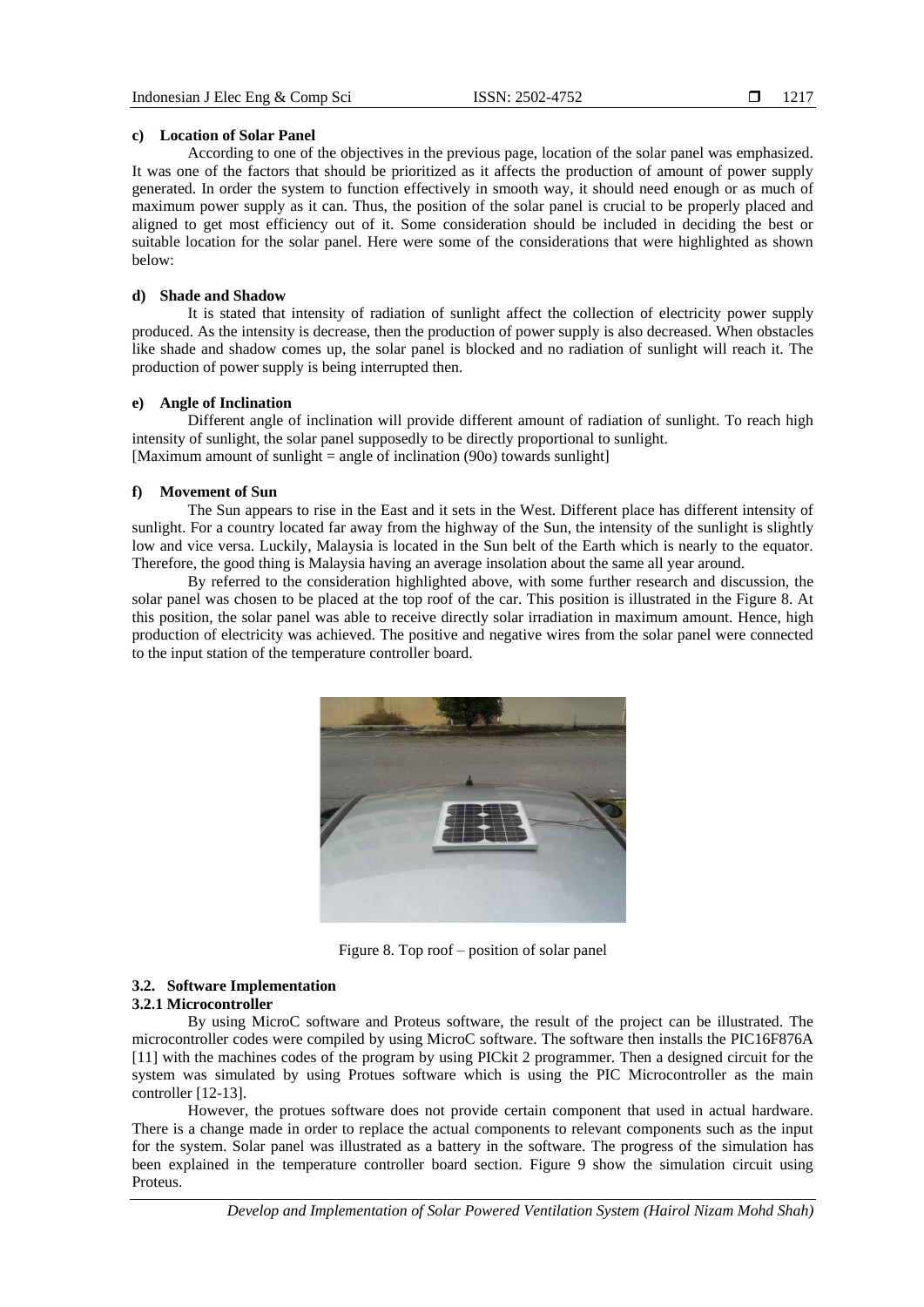

Figure 9. Simulation circuit (Proteus)

# **4. RESULTS AND DISCUSSION**

# **4.1. Data Collection Process**

There were several experiments or test be carried out. These tests were done in order to investigate the performance of the ventilation system. The data collections were divided into two categories:

- 1. Performance of ventilation system
	- a) Data collection without ventilator
	- b) Data collection with ventilator
- 2. Energy supply provided by the solar panel
	- a) Solar panel is directly exposed to sunlight
	- b) Solar panel is covered

A metallic grey colour Proton Satria Neo, hatchback compact car was selected as a subject test throughout the investigation. This car has dimension of overall length  $= 3905$ mm, overall width  $= 1710$ mm and overall height  $= 1420$ mm. It is a clean car which is does not contain any subjective or modifications where may contribute in the interruption of the data collection, for example is tinted window. The car was parked in an open space where exposed to the sunlight in order to keep the whole ventilation system was running at its optimum level.

The solar panel, ventilators, battery and temperature controller board were installed properly. After rubber strips had been placed, the car's side windows and doors were ensured to be fully closed. For the first category test, the data acquisitions were done in sunny day from 11am-3pm. The data were taken in every hour intervals from the data range. Due to different intensity of light between the days in Malaysia because of unexpected climate change, the data were collected in average way. The temperatures at the front dashboard and back dashboard were taken by using digital temperature indicator. At last, their average temperatures were calculated by Equation 1.

$$
Tf = (Tmax + Tmin) / 2 \tag{1}
$$

This test was done several times in order to obtain more accurate data measurement. For the second category test, there were two condition test were conducted. First condition, the data of supply energy were taken when solar panel is directly exposed meanwhile the second one was when the solar panel was covered. In second test, there were divided into two conditions then where the solar panel was implemented on the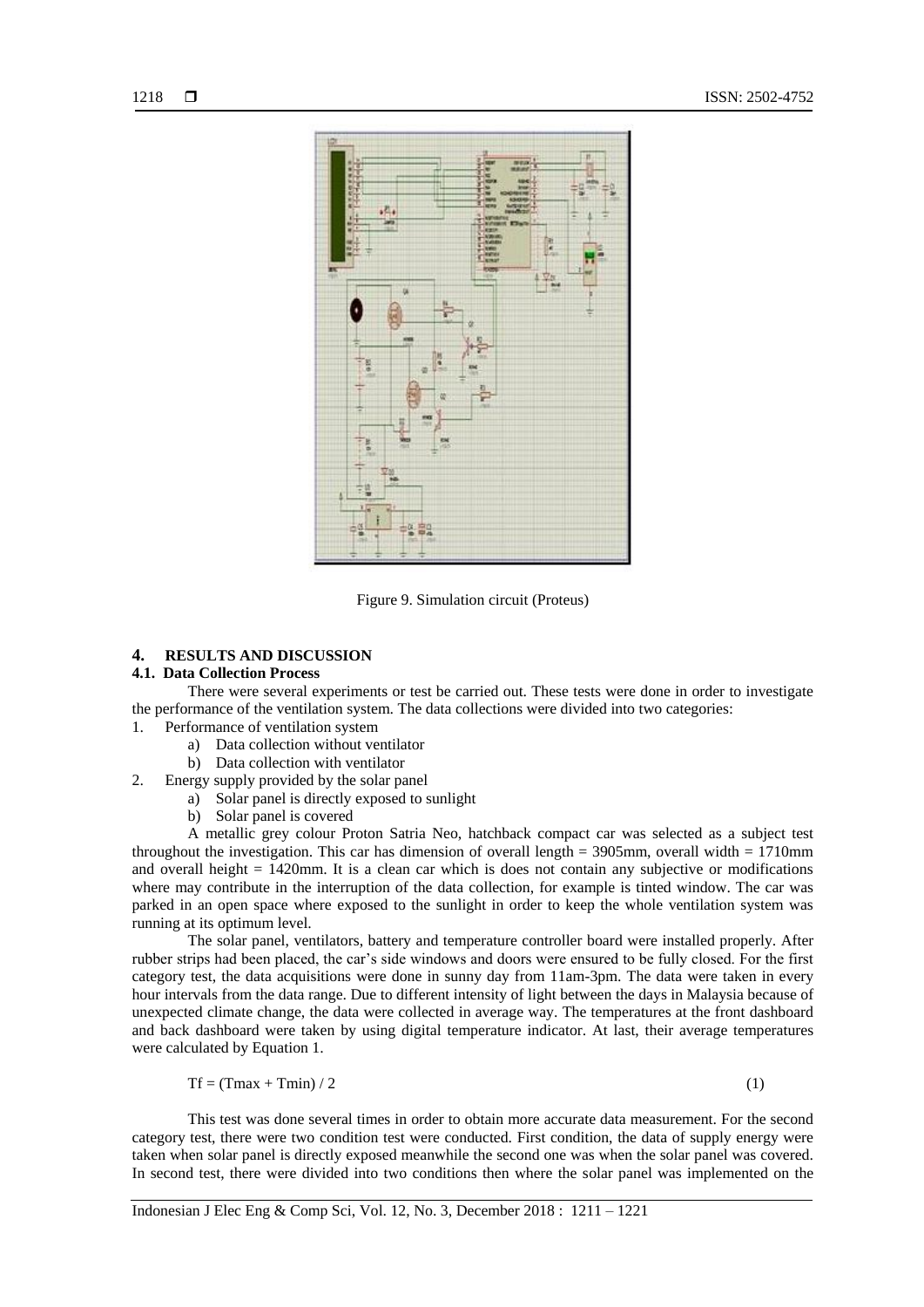front and back dashboard. The power supply energy from the solar panel from each test was calculated by Equation 2. The performance of the ventilation system with and without ventilation is shown in Table 4- 7 while the performance energy supply provided by the solar panel is show in Table 8-10.

#### $P=V2/R$  (Resistor used as a load) (2)

| Table 4. Average temperature (front and back dashboard) in different days |       |                |      |      |      |
|---------------------------------------------------------------------------|-------|----------------|------|------|------|
| Time                                                                      | l 1am | $12 \text{nm}$ | l pm | 2pm  | 3pm  |
| Temperature $(^0C)$                                                       |       |                |      |      |      |
| Day 1                                                                     | 38.3  | 50.5           | 61.7 | 66.0 | 65.6 |
| Temperature $(^0C)$                                                       |       |                |      |      |      |
| Day 2                                                                     | 39.2  | 50.4           |      | 64.7 | 63.0 |

| able<br>30000tumo<br>∩٣<br>'auurt   |        |                            |                 |       |      |
|-------------------------------------|--------|----------------------------|-----------------|-------|------|
| Time                                | . I am | $\sim$<br>12 <sub>pm</sub> | 1 <sub>pm</sub> | 2pm   | 3pm  |
| $\sim$<br>emperature<br>verage<br>◡ | 38.8   | 50.5                       | 62.U            | v., u | 64.3 |

| Table 6. Average temperature (front and back dashboard) in different days |       |       |      |      |      |
|---------------------------------------------------------------------------|-------|-------|------|------|------|
| Time                                                                      | l 1am | l 2pm | 1 pm | 2pm  | 3pm  |
| Temperature $(^0C)$                                                       |       |       |      |      |      |
| Day 1                                                                     | 41.9  | 47.1  | 52.3 | 59.4 | 56.7 |
| Temperature $(^0C)$                                                       |       |       |      |      |      |
| Day 2                                                                     | 39.7  | 45.2  | 51.8 | 56.0 | 54.3 |

| Table 7. Average temperature |      |      |        |     |     |
|------------------------------|------|------|--------|-----|-----|
| Time                         | 1 am | 2pm  | ! pm   | 2pm | 5pm |
| Average Temperature          |      |      |        |     |     |
| $\sim$<br>◡                  | 40.8 | 46.2 | ہ دے پ | . . |     |

| Table 8. Solar panel is directly exposed to sunlight (top roof) |       |       |       |       |  |
|-----------------------------------------------------------------|-------|-------|-------|-------|--|
| Time                                                            | lam   | 12pm  | .pm   | 2pm   |  |
| Voltage (V)                                                     | 14.43 | 16.61 | 18.27 | 17.35 |  |
| Power $(W)$                                                     | 4.43  | 5.87  | 7.10  | 6.40  |  |

| Table 9. Solar panel is covered (front dashboard) |      |       |       |       |  |
|---------------------------------------------------|------|-------|-------|-------|--|
| Time                                              | 1am  | 2pm   | l pm  | 2pm   |  |
| Voltage (V)                                       | 9.04 | 13.69 | 15.85 | 14.15 |  |
| Power $(W)$                                       | . 74 | 4.00  | 5.35  | 4.26  |  |

| Table 10. Solar panel is covered (back dashboard) |      |      |      |      |  |
|---------------------------------------------------|------|------|------|------|--|
| Time                                              | 1am  | 2pm  | 1pm  | 2pm  |  |
| Voltage (V)                                       | 2.35 | 2.93 | 5.46 | 4.24 |  |
| Power $(W)$                                       | 0.12 | 0.18 | 0.63 | 0.38 |  |

### **4.2. Analysis**

Figure 10 show the average temperature versus time for with and without ventilators. There was a change in temperature flow started at 11.00am till 3.00pm. The rise of temperature inside the car depends on the intensity of the radiation of the sunlight. In order to avoid lack of accuracy of the collection data, each test has been done for two days where the climate nearly similar. The temperature readings were taken averagely.

On sunny day, the temperature inside the cabin of the car started rise gradually at around 11.00 am and reached maximum at around 1.00 pm to 2pm, then again starts to decrease as time elapses. Referred to the graph, the highest average temperature inside the car during peak time was observed at 2.00 pm. It state that the maximum average temperature without using ventilators was 65.60C whereas the maximum temperature observed by using ventilators was 57.7oC. Thus, it showed that there was a reduction between the maximum average temperatures of both tests which was about 7.90C. It means that the ventilation system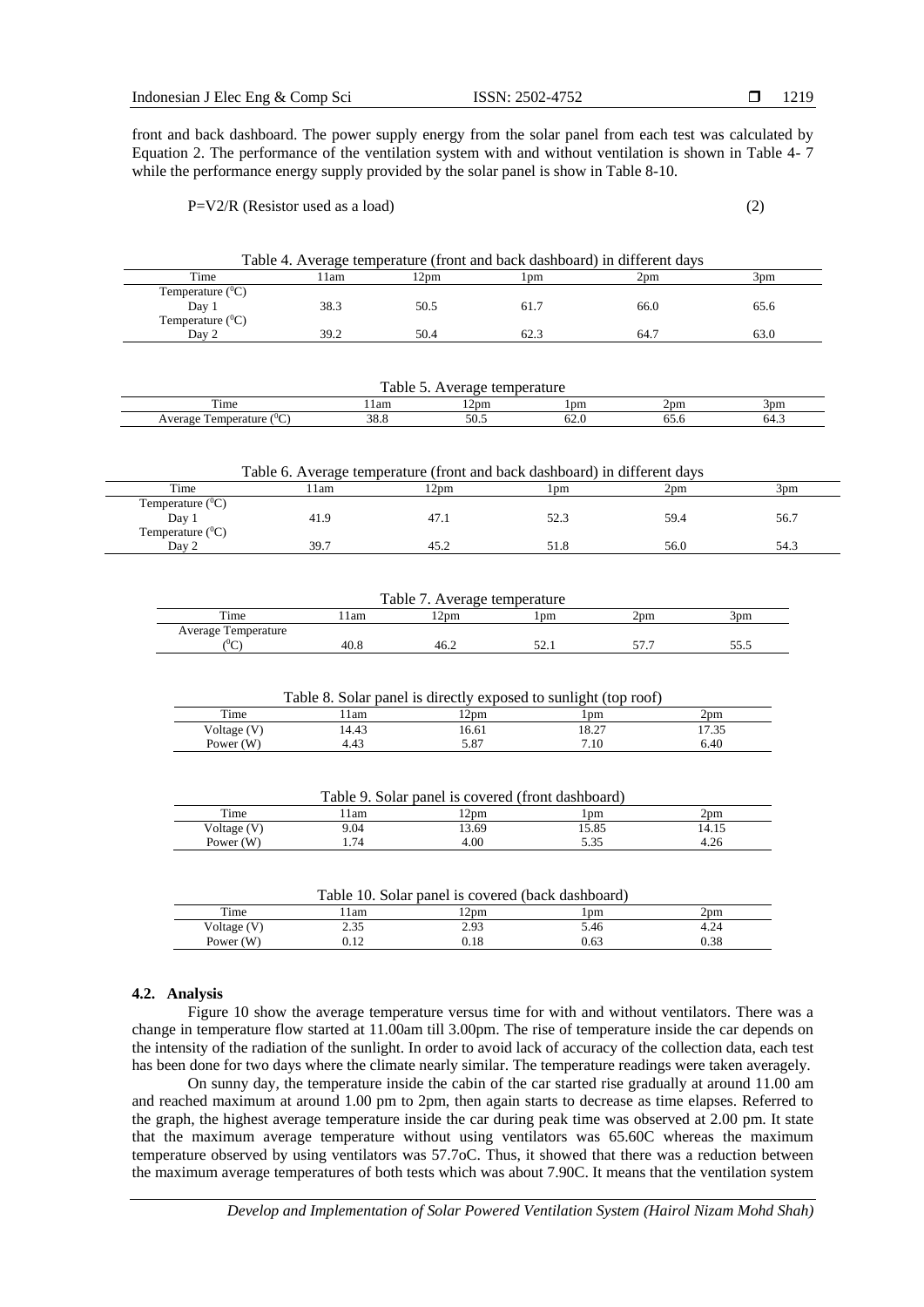provides about 12% reduction of temperature compared to the car without any ventilation system. Hence, the heat gain in the car was reduced after the implementation of the ventilation system.



Figure 10. Average temperature versus time

Figure 11 show the power versus time for energy supply provided by the solar panel. The rating power of solar panel for each test was slightly different. This is because the position of the solar panel that has been carried in each test was implemented in different places. The maximum amount energy was produced during the tests at peak time which was at 1pm. In test 1, when the solar panel was placed at top roof of the car, it was directly exposed to sunlight radiation.

Hence, the solar panel can receive maximum amount of radiation of the sunlight. In these tests, a resistor, 47Ω was used as the load which is constant. The load was connected parallel with the solar panel in order to measure the voltage rating. A multimeter was used to measure the rating. Due to the Equation 2, the power measured at peak time was reached about 7.1W.

For the test of solar panel covered, there were two conditions needed to fulfill for the test to be conducted. At first condition, the solar panel was placed in the car at the front dashboard. Based on the Figure 11, it mentioned that the power produced is about 5.35W at peak time. In second condition, the solar panel is positioned at the back dashboard. It showed that the solar panel was produce 0.63W at the peak time.

In comparison between the supply energy from the solar panel in solar panel is directly exposed to sunlight and solar panel is covered the solar panel has potential to collect maximum amount of sunlight. It was exposed directly to sunlight in any angles without any shade or shadow. Meanwhile in solar panel covered, it cannot trap maximum amount of sunlight because it was blocked by shadow or shade by the body part of the car. In fact, the sunlight needed to penetrate the windows before it reach to the solar panel. These are some factors that affect the production of power supply energy.



Figure 11. Power versus time